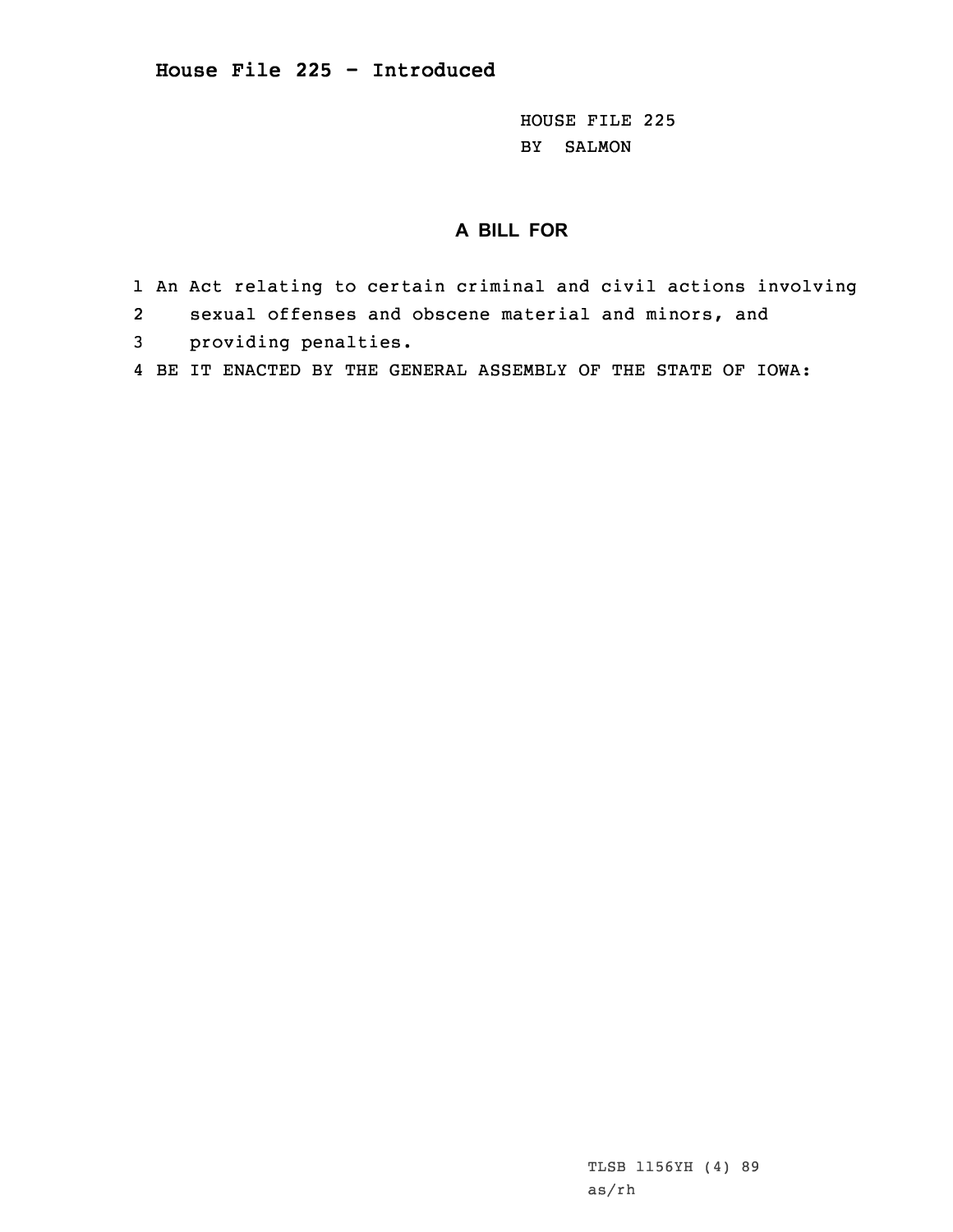1Section 1. NEW SECTION. **235G.1 Definitions.**

2 As used in this chapter, unless the context otherwise 3 requires:

4 1. *"Disseminate"* means the same as defined in section 728.1. <sup>5</sup> 2. *"Distributor"* means <sup>a</sup> person who owns or operates an 6 internet site or internet-based application.

<sup>7</sup> 3. *"Minor"* means <sup>a</sup> person under the age of eighteen.

8 4. *"Obscene material"* means the same as defined in section 9 728.1.

 5. *"Personal identification information"* means an unexpired student identification card, <sup>a</sup> valid social security card, an unexpired driver's license, an unexpired nonoperator's identification card, an unexpired passport, <sup>a</sup> certified copy of <sup>a</sup> birth certificate, or other valid, unexpired proof of identity.

16 Sec. 2. NEW SECTION. **235G.2 Restriction on minor access to** 17 **internet sites and internet-based applications.**

 <sup>A</sup> distributor shall not knowingly allow <sup>a</sup> minor to access the distributor's internet site or internet-based application if the distributor's internet site or internet-based application contains obscene material.

22 Sec. 3. NEW SECTION. **235G.3 Civil remedy —— attorney fees.** 23 1. <sup>A</sup> parent or legal guardian of <sup>a</sup> minor may institute <sup>a</sup> 24 civil action for damages in the amount of five hundred dollars 25 for each violation of section 235G.2.

26 2. <sup>A</sup> court shall award <sup>a</sup> prevailing party in an action under 27 this section court costs, reasonable attorney fees, and expert 28 witness fees.

 Sec. 4. NEW SECTION. **235G.4 Affirmative defense.** 1. It is an affirmative defense to any claim or action under section 235G.3 that the distributor has done all of the following:

33 *a.* Required <sup>a</sup> person accessing its internet site or 34 internet-based application to provide to the distributor 35 personal identification information verifying the person was

-1-

LSB 1156YH (4) 89  $as/rh$   $1/10$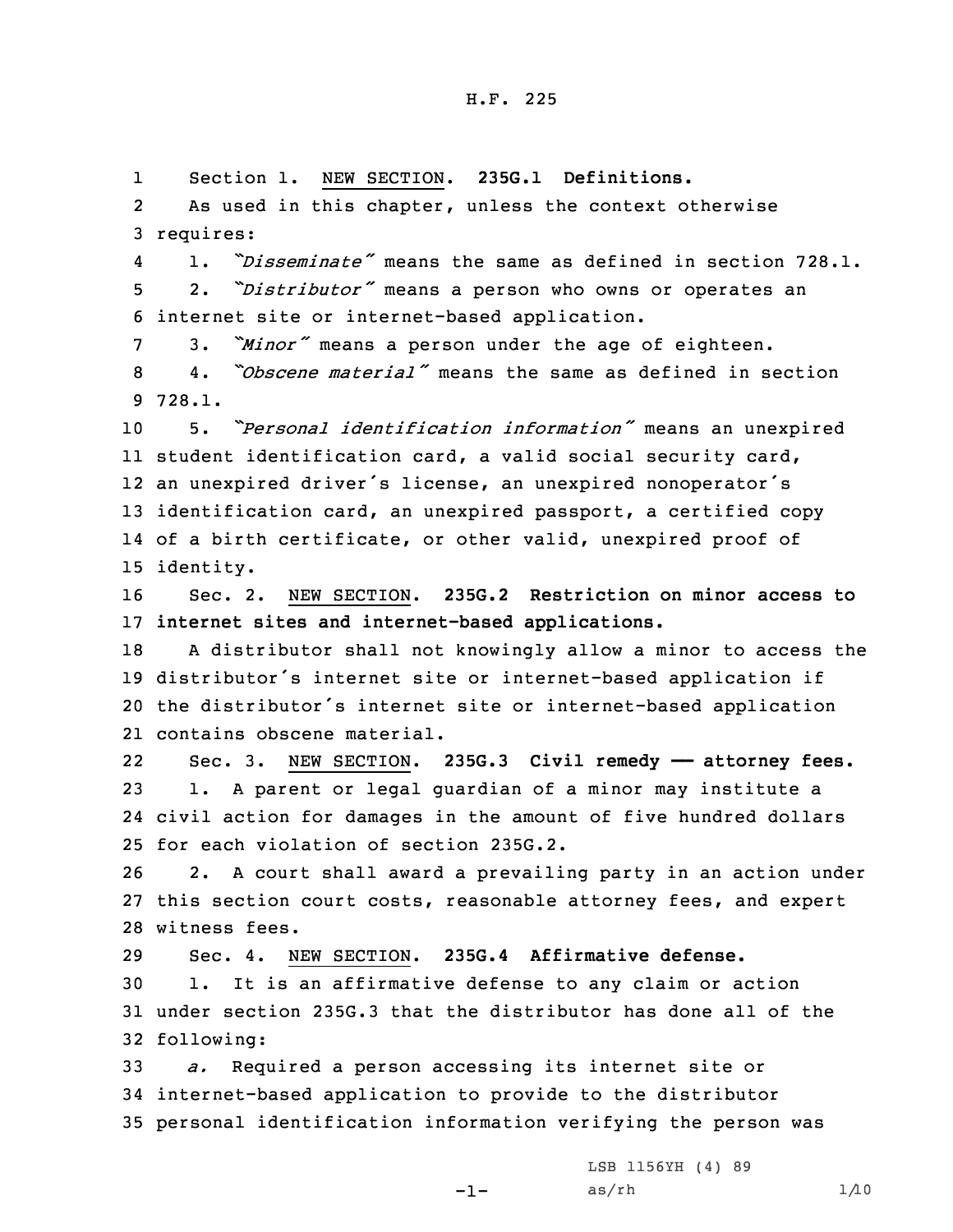1 age eighteen or older when the person accessed the internet 2 site or internet-based application.

3 *b.* Required the person receiving the obscene material to use 4 an authorized access or identification code, as provided by the 5 distributor, before dissemination of the obscene material.

6 *c.* Previously issued an authorized access or identification 7 code to the person after taking reasonable measures to 8 ascertain that the person was eighteen years of age or older.

 *d.* Established <sup>a</sup> procedure to immediately cancel the authorized access or identification code of <sup>a</sup> person after receiving notice that the code has been lost, stolen, or used by persons under the age of eighteen years or that the code is no longer desired.

14 2. It shall not be an affirmative defense to any claim or action under section 235G.3 that <sup>a</sup> minor accessed the distributor's internet site or internet-based application from an accredited school, public library, community college, college, or university.

19 Sec. 5. Section 272.2, subsection 14, paragraph b, 20 subparagraph (1), subparagraph division (g), Code 2021, is 21 amended to read as follows:

22(g) Telephone dissemination of Use of an electronic 23 communication device to disseminate obscene material to minors 24 under [section](https://www.legis.iowa.gov/docs/code/2021/728.15.pdf) 728.15.

25 Sec. 6. Section 692A.102, subsection 1, paragraph a, 26 subparagraph (10), subparagraph division (a), Code 2021, is 27 amended to read as follows:

28 (a) Dissemination or exhibition of obscene material to 29 minors in violation of [section](https://www.legis.iowa.gov/docs/code/2021/728.2.pdf) 728.2 or telephone dissemination 30 of using an electronic communication device to disseminate 31 obscene material to minors in violation of [section](https://www.legis.iowa.gov/docs/code/2021/728.15.pdf) 728.15. 32 Sec. 7. Section 728.15, Code 2021, is amended to read as 33 follows:

34 **728.15 Telephone dissemination of Use of an electronic** 35 **communication device to disseminate obscene material to minors.**

 $-2-$ 

LSB 1156YH (4) 89  $as/rh$  2/10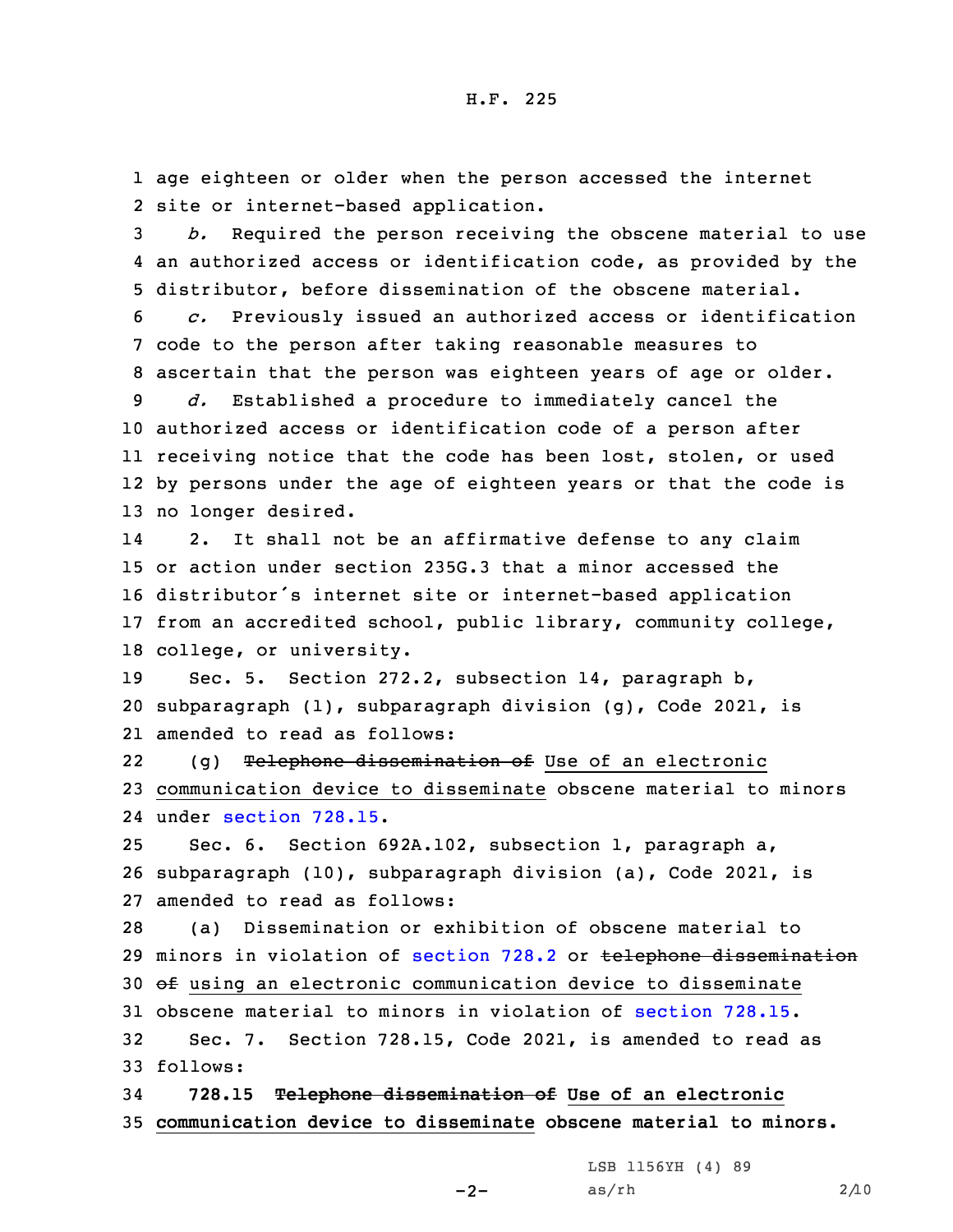1 1. *a.* As used in this [section](https://www.legis.iowa.gov/docs/code/2021/728.15.pdf), *"person"* excludes unless the 2 context otherwise requires:

<sup>3</sup> *a. "Electronic communication device"* means <sup>a</sup> telephone or 4 <sup>a</sup> mobile telephone or other electronic device used to move 5 information from one place to another.

<sup>6</sup> *b. "Person"* includes any information-access service provider 7 that merely provides transmission capacity without with control 8 over the content of the transmission.

9 *b.* 2. <sup>A</sup> person shall not knowingly disseminate obscene 10 material by the use of telephones or telephone facilities an 11 electronic communication device to <sup>a</sup> minor.

122. 3. It shall be a defense in any prosecution for a 13 violation of [subsection](https://www.legis.iowa.gov/docs/code/2021/728.15.pdf)  $\pm$  2 by a person accused of knowingly 14 disseminating obscene material by the use of <del>telephones</del> an 15 electronic communication device or telephone facilities to <sup>a</sup> 16 minor that the person accused has taken either of the following 17 measures to restrict access to the obscene material:

 *a.* The person accused has done all of the following: (1) Required the person receiving the obscene material to use an authorized access or identification code, as provided by the information provider, before transmission of the obscene material begins.

23 (2) Previously issued the code by mailing it to the 24 applicant after taking reasonable measures to ascertain that 25 the applicant was eighteen years of age or older.

 (3) Established <sup>a</sup> procedure to immediately cancel the code of any person after receiving notice, in writing or by 28 telephone electronic communication device, that the code has been lost, stolen, or used by persons under the age of eighteen years or that the code is no longer desired.

31 *b.* The person accused has required payment by credit card 32 before transmission of the obscene material.

33 3. 4. Any list of applicants or recipients compiled or 34 maintained by an information-access service provider for 35 purposes of compliance with [subsection](https://www.legis.iowa.gov/docs/code/2021/728.15.pdf) 2 3 is confidential and

 $-3-$ 

LSB 1156YH (4) 89  $as/rh$   $3/10$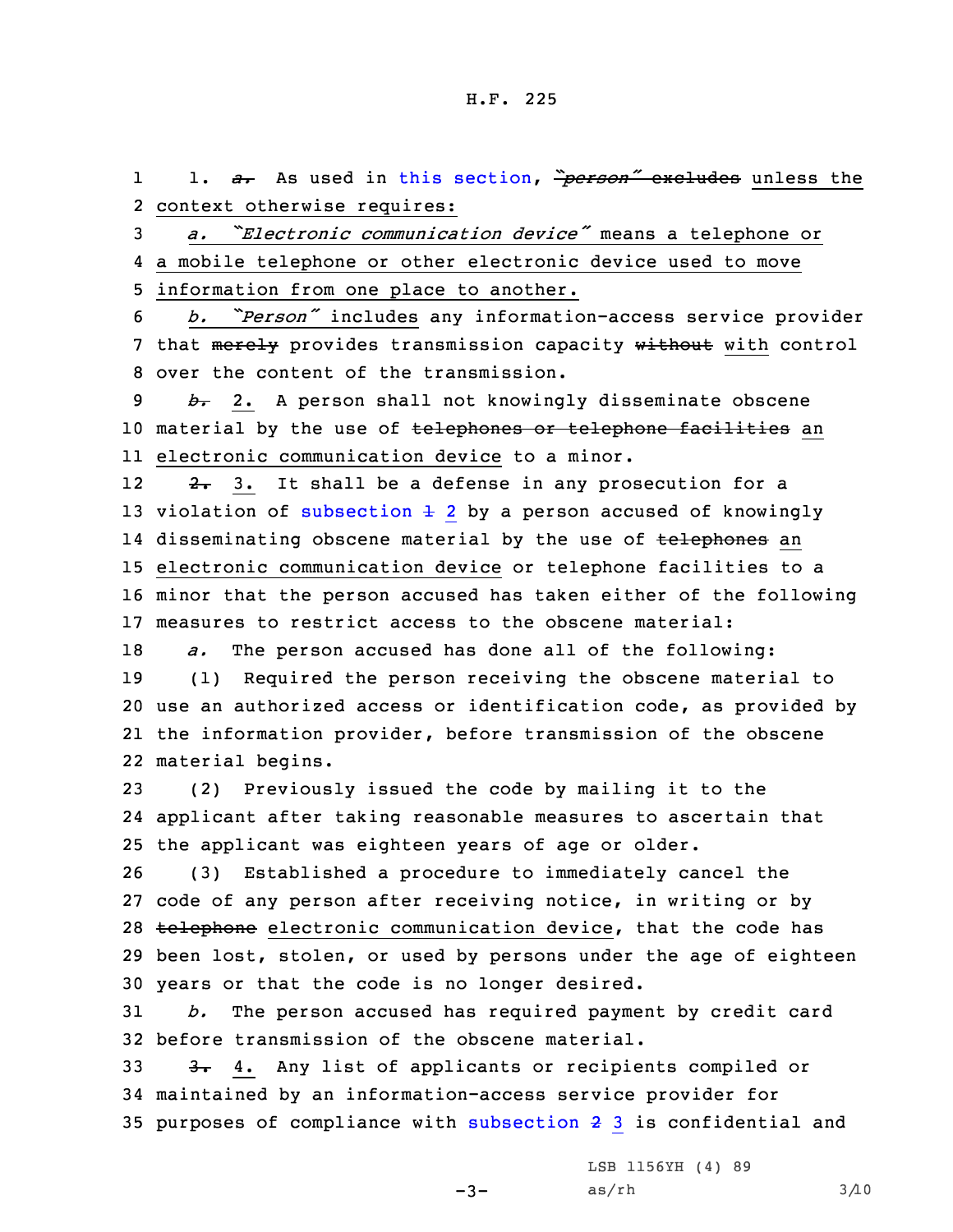1 shall not be sold or otherwise disseminated except upon order 2 of the court.

 $3$   $4.5. a.$  A violation of [subsection](https://www.legis.iowa.gov/docs/code/2021/728.15.pdf)  $\pm$  2 is an aggravated 4 misdemeanor.

5 *b.* A violation of [subsection](https://www.legis.iowa.gov/docs/code/2021/728.15.pdf)  $\pm$  2 by a person who has been 6 previously convicted of a violation of [subsection](https://www.legis.iowa.gov/docs/code/2021/728.15.pdf)  $\pm$  2 is a <sup>7</sup> class "D" felony.

8 Sec. 8. Section 802.2, subsection 1, Code 2021, is amended 9 to read as follows:

 1. An information or indictment for sexual abuse in the first, second, or third degree committed on or with <sup>a</sup> person who is under the age of eighteen years shall be found within 13 fifteen thirty years after the person upon whom the offense is committed attains eighteen years of age, or if the person against whom the information or indictment is sought is identified through the use of <sup>a</sup> DNA profile, an information or indictment shall be found within three years from the date the person is identified by the person's DNA profile, whichever is 19 later.

20 Sec. 9. Section 802.2B, subsection 6, Code 2021, is amended 21 by striking the subsection.

22 Sec. 10. NEW SECTION. **802.2E Sexually motivated offenses** 23 **—— minors.**

24 An information or indictment for <sup>a</sup> violation of section 728.2 or 728.3, 728.5, subsection 1, paragraph *"f"*, 728.5, subsection 2, or section 728.12, 728.14, or 728.15 committed on or with <sup>a</sup> person who is under the age of eighteen years shall be found within thirty years after the person upon whom the offense is committed attains eighteen years of age, or if the person against whom the information or indictment is sought is identified through the use of <sup>a</sup> DNA profile, an information or indictment shall be found within three years from the date the person is identified by the person's DNA profile, whichever is 34 later.

35 Sec. 11. Section 802.3, Code 2021, is amended to read as

 $-4-$ 

LSB 1156YH (4) 89  $as/rh$  4/10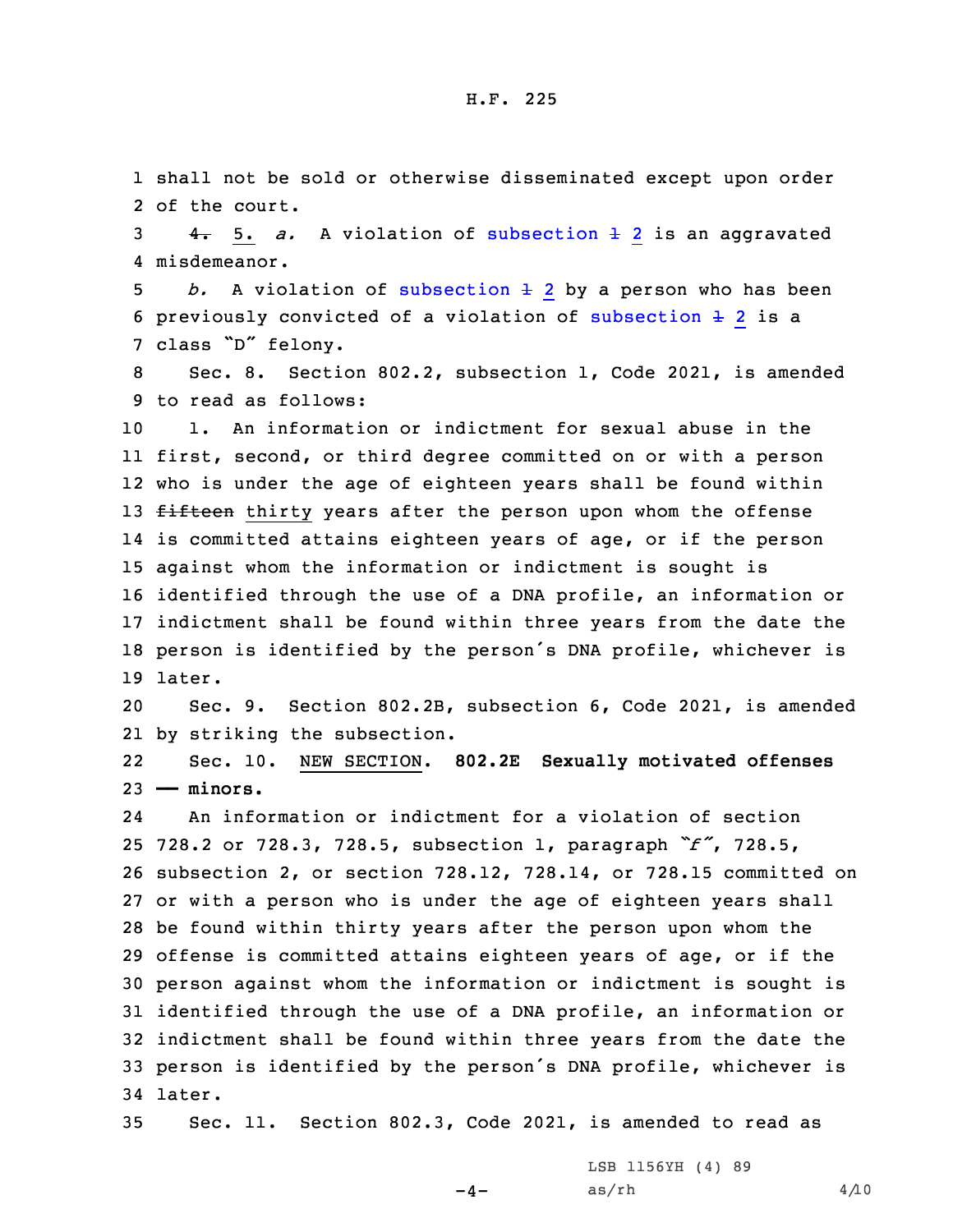1 follows: 2 **802.3 Felony —— aggravated or serious misdemeanor.** In all cases, except those enumerated in [section](https://www.legis.iowa.gov/docs/code/2021/802.1.pdf) 802.1, 802.2, [802.2A](https://www.legis.iowa.gov/docs/code/2021/802.2A.pdf), [802.2B](https://www.legis.iowa.gov/docs/code/2021/802.2B.pdf), [802.2C](https://www.legis.iowa.gov/docs/code/2021/802.2C.pdf), [802.2D](https://www.legis.iowa.gov/docs/code/2021/802.2D.pdf), 802.2E, or [802.10](https://www.legis.iowa.gov/docs/code/2021/802.10.pdf), an indictment or information for <sup>a</sup> felony or aggravated or serious misdemeanor shall be found within three years after its commission. Sec. 12. Section 802.4, Code 2021, is amended to read as 9 follows: **802.4 Simple misdemeanor —— ordinance.** 11 <sup>A</sup> In all cases except for any case enumerated in section 802.2E, <sup>a</sup> prosecution for <sup>a</sup> simple misdemeanor or violation of <sup>a</sup> municipal or county rule or ordinance shall be commenced within one year after its commission. Sec. 13. Section 802.10, subsection 3, Code 2021, is amended to read as follows: 3. However, notwithstanding [subsection](https://www.legis.iowa.gov/docs/code/2021/802.10.pdf) 2, an indictment or information shall be found against <sup>a</sup> person within three years from the date the person is identified by the person's DNA profile. If the action involves sexual abuse, another sexual offense, kidnapping, or human trafficking, the indictment or information shall be found as provided in section 802.2, [802.2B](https://www.legis.iowa.gov/docs/code/2021/802.2B.pdf), [802.2C](https://www.legis.iowa.gov/docs/code/2021/802.2C.pdf), or [802.2D](https://www.legis.iowa.gov/docs/code/2021/802.2D.pdf), or 802.2E if the person is identified by the person's DNA profile. EXPLANATION **The inclusion of this explanation does not constitute agreement with the explanation's substance by the members of the general assembly.** This bill relates to <sup>a</sup> minor's ability to access obscene material on <sup>a</sup> distributor's internet site or internet-based application, limitations of criminal actions (statute of limitations) in sexually motivated or exploitation offenses that involve <sup>a</sup> minor, and the dissemination of obscene materials to minors. MINOR ACCESS TO OBSCENE MATERIAL ON INTERNET. The bill provides that if <sup>a</sup> distributor's internet site or

 $-5-$ 

LSB 1156YH (4) 89  $as/rh$  5/10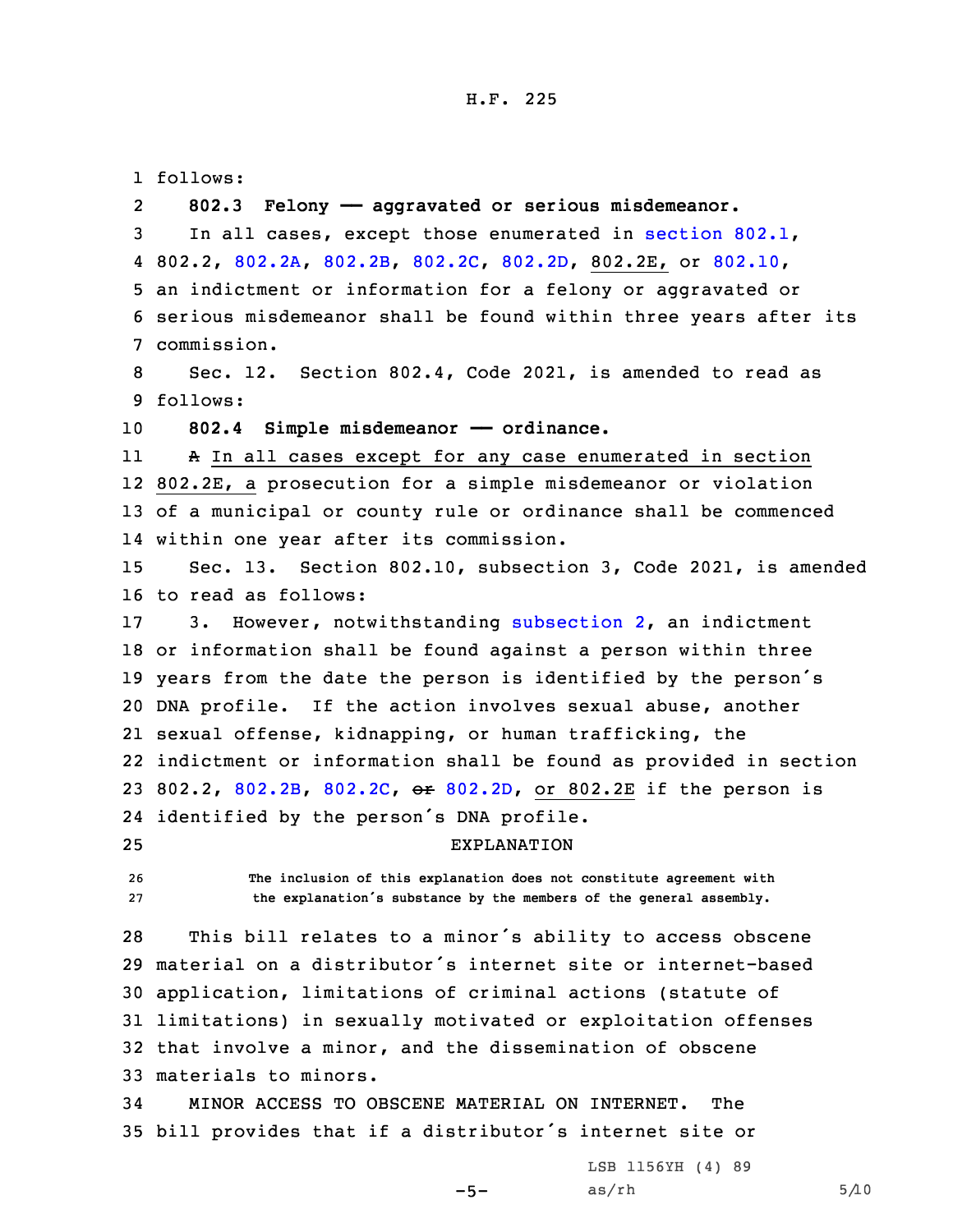H.F. 225

 internet-based application contains obscene material, the distributor shall not knowingly allow <sup>a</sup> minor to access the internet site or internet-based application. <sup>A</sup> parent or legal guardian of <sup>a</sup> minor may institute <sup>a</sup> civil action for damages under this provision. The bill provides that the damages for <sup>a</sup> violation of this provision shall be \$500 for each violation, and the prevailing party in the action shall recover court costs and reasonable attorney fees.

 The bill also provides an affirmative defense to any claim or action under the bill that <sup>a</sup> distributor required <sup>a</sup> person accessing its internet site or internet-based application to provide to the distributor personal identification information verifying the person was 18 years of age or older when the person accessed the internet site or internet-based application; required the person receiving the obscene material to use an authorized access or identification code, as provided by the distributor, before dissemination of the obscene material; previously issued an authorized access or identification code to the person after taking reasonable measures to ascertain that the person was 18 years of age or older; and established <sup>a</sup> procedure to immediately cancel the authorized access or identification code of any person after receiving notice that the code has been lost, stolen, or used by persons under the age of 18 years or that the code is no longer desired. The bill provides that it shall not be an affirmative defense to any claim or action under the bill that <sup>a</sup> minor accessed the distributor's internet site or internet-based application from an accredited school, public library, community college, college, or university.

 The bill provides definitions as follows: "disseminate" means to transfer possession, with or without consideration; "distributor" means <sup>a</sup> person who owns or operates an internet site or internet-based application; "minor" means <sup>a</sup> person under the age of 18; "obscene material" means any material depicting or describing the genitals, sex acts, masturbation,

 $-6-$ 

LSB 1156YH (4) 89 as/rh 6/10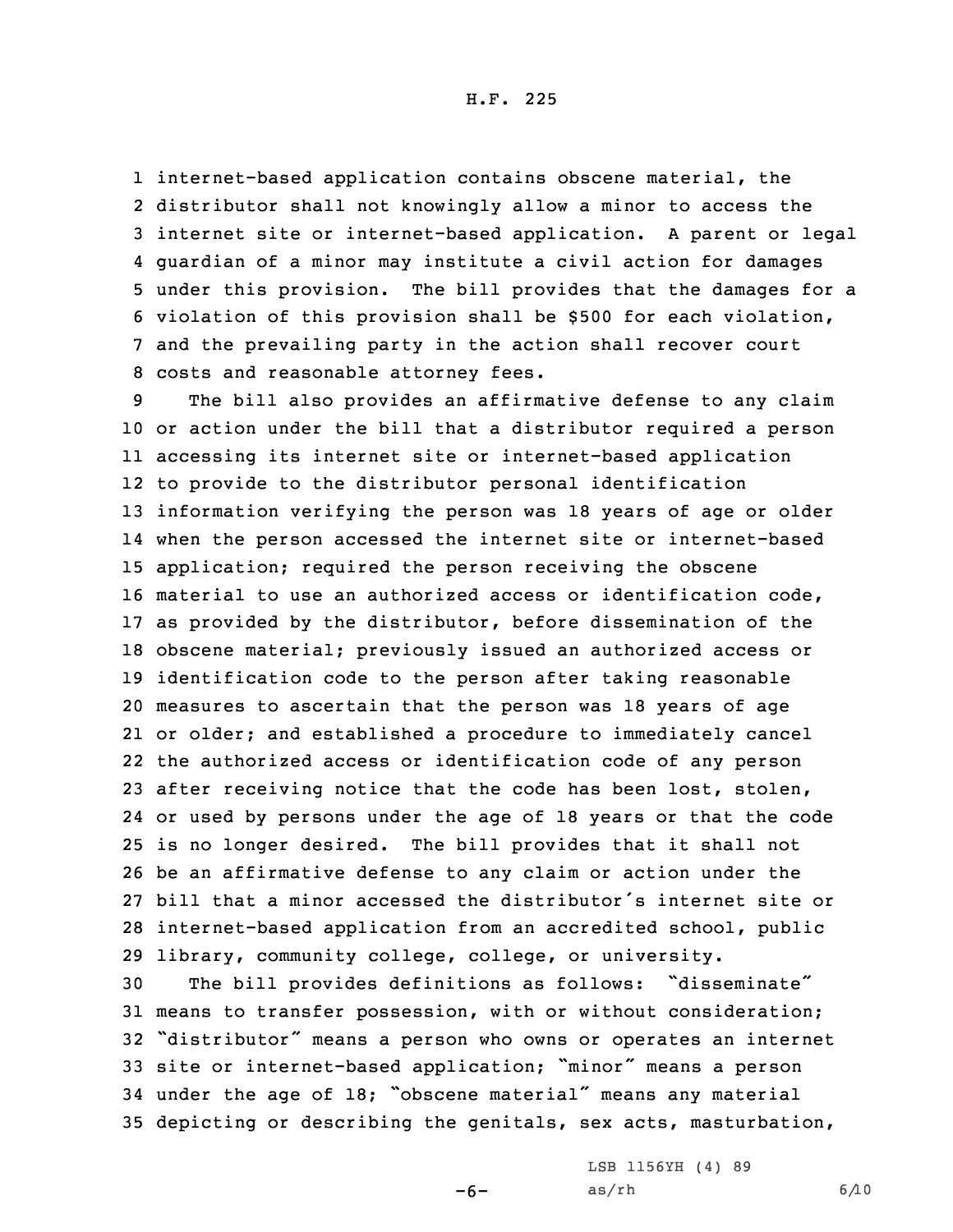H.F. 225

 excretory functions, or sadomasochistic abuse which the average person, taking the material as <sup>a</sup> whole and applying contemporary community standards with respect to what is suitable material for minors, would find appeals to the prurient interest and is patently offensive, and the material, taken as <sup>a</sup> whole, lacks serious literary, scientific, political or artistic value; and "personal identification information" means an unexpired student identification card, <sup>a</sup> valid social security card, an unexpired driver's license, an unexpired nonoperator's identification card, an unexpired passport, <sup>a</sup> certified copy of <sup>a</sup> birth certificate, or other valid, unexpired proof of identity.

 SEXUAL ABUSE. The bill amends Code section 802.2 by allowing an indictment or information for sexual abuse in the first, second, or third degree committed on or with <sup>a</sup> person under 18 years of age to be found within 30 years after the person upon whom the offense is committed attains 18 years of age. Current law provides that an indictment or information for sexual abuse in the first, second, or third degree committed on or with <sup>a</sup> person under 18 years of age shall be found within 15 years after the person upon whom the offense is committed attains 18 years of age.

 <sup>A</sup> person who commits sexual abuse in the first degree commits <sup>a</sup> class "A" felony and is subject to <sup>a</sup> special sentence under Code section 903B.1 for the rest of the person's life if the person ever completes the sentence for the underlying criminal offense. <sup>A</sup> person who commits sexual abuse in the second degree commits <sup>a</sup> class "B" felony and is subject to <sup>a</sup> special sentence under Code section 903B.1 for the rest of the person's life upon completion of the sentence for the underlying criminal offense. <sup>A</sup> person who commits sexual abuse in the third degree commits <sup>a</sup> class "C" felony and is subject to <sup>a</sup> special sentence under Code section 903B.1 for the rest of the person's life upon completion of the sentence for the underlying criminal offense. <sup>A</sup> person who commits any

 $-7-$ 

LSB 1156YH (4) 89  $as/rh$  7/10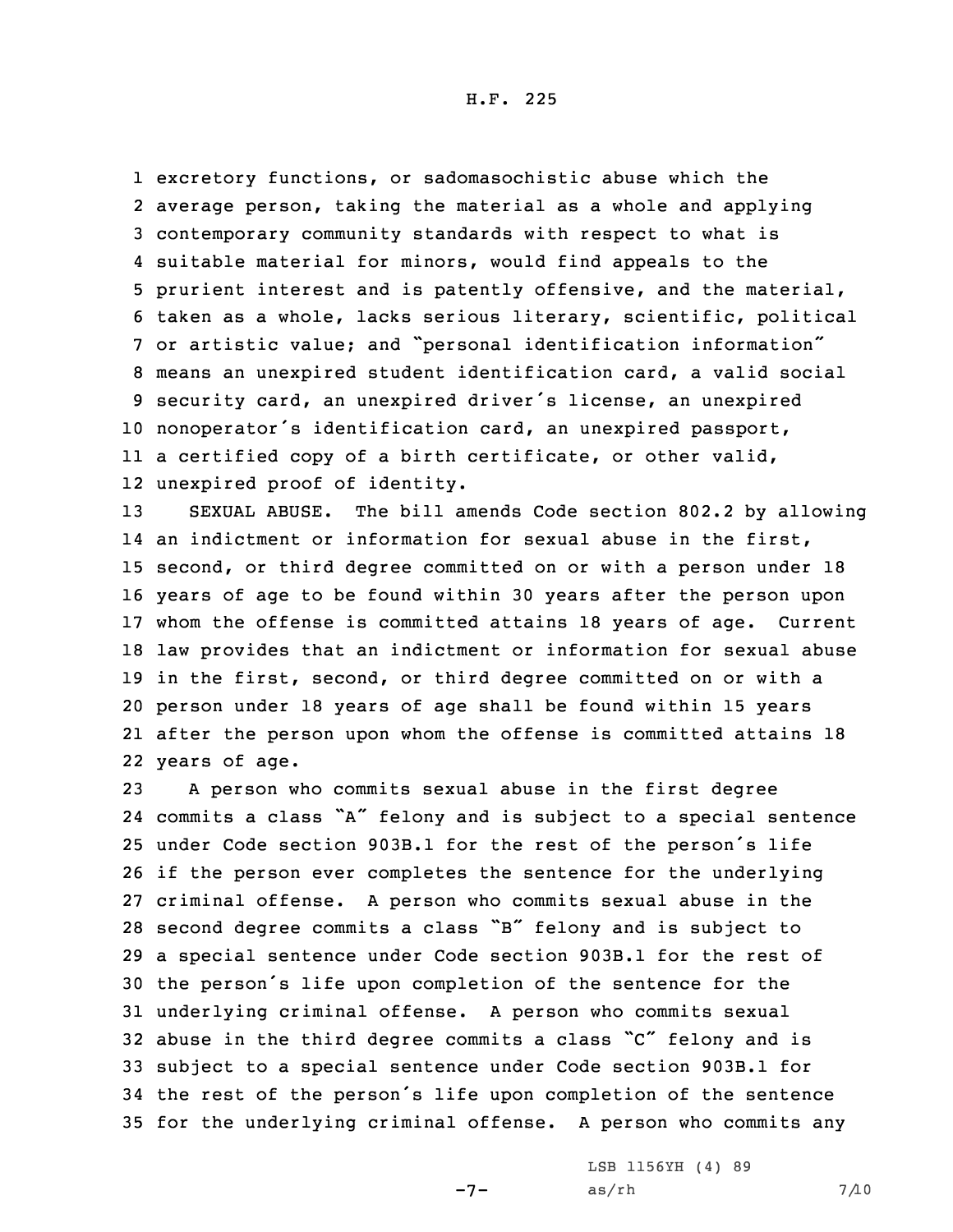1 sexual abuse offense must register as <sup>a</sup> sex offender under Code 2 section 692A.

 SEXUALLY MOTIVATED OR EXPLOITATION OFFENSES. The bill creates new Code section 802.2E which allows an information or indictment for the following felony and aggravated and serious misdemeanor offenses and one simple misdemeanor offense committed on or with either <sup>a</sup> child under 14 years of age or <sup>a</sup> person under 18 years of age to be found within 30 years after the person upon whom the offense is committed attains 18 years of age: dissemination and exhibition of obscene material to minors in violation of Code section 728.2, admitting minors to premises where obscene material is exhibited in violation of Code section 728.3, public indecent exposure in violation of Code section 728.5(1)(f) or 728.5(2), sexual exploitation of <sup>a</sup> minor in violation of Code section 728.12, commercial film and photographic print processor reports of depictions of minors engaged in prohibited sexual acts in violation of Code section 728.14 (simple misdemeanor), and the criminal offense as amended in the bill relating to using an electronic communication device to disseminate obscene material to minors in violation of Code section 728.15.

22 Current law provides that an indictment or information for the offenses listed in the bill be found within three years after its commission. However, under current law for sexual exploitation of <sup>a</sup> minor in violation of Code section 728.12, an indictment or information may be found 10 years after the person upon whom the offense is committed attains 18 years of age, and for depictions of minors engaged in prohibited acts in violation of Code section 728.14, an information may be found one year after the commission of the offense.

 <sup>A</sup> person who commits dissemination and exhibition of obscene material to minors commits <sup>a</sup> serious misdemeanor and must register as <sup>a</sup> sex offender. <sup>A</sup> person who commits admitting minors to premises where obscene material is exhibited commits <sup>a</sup> serious or aggravated misdemeanor and must register as <sup>a</sup>

 $-8-$ 

LSB 1156YH (4) 89  $as/rh$  8/10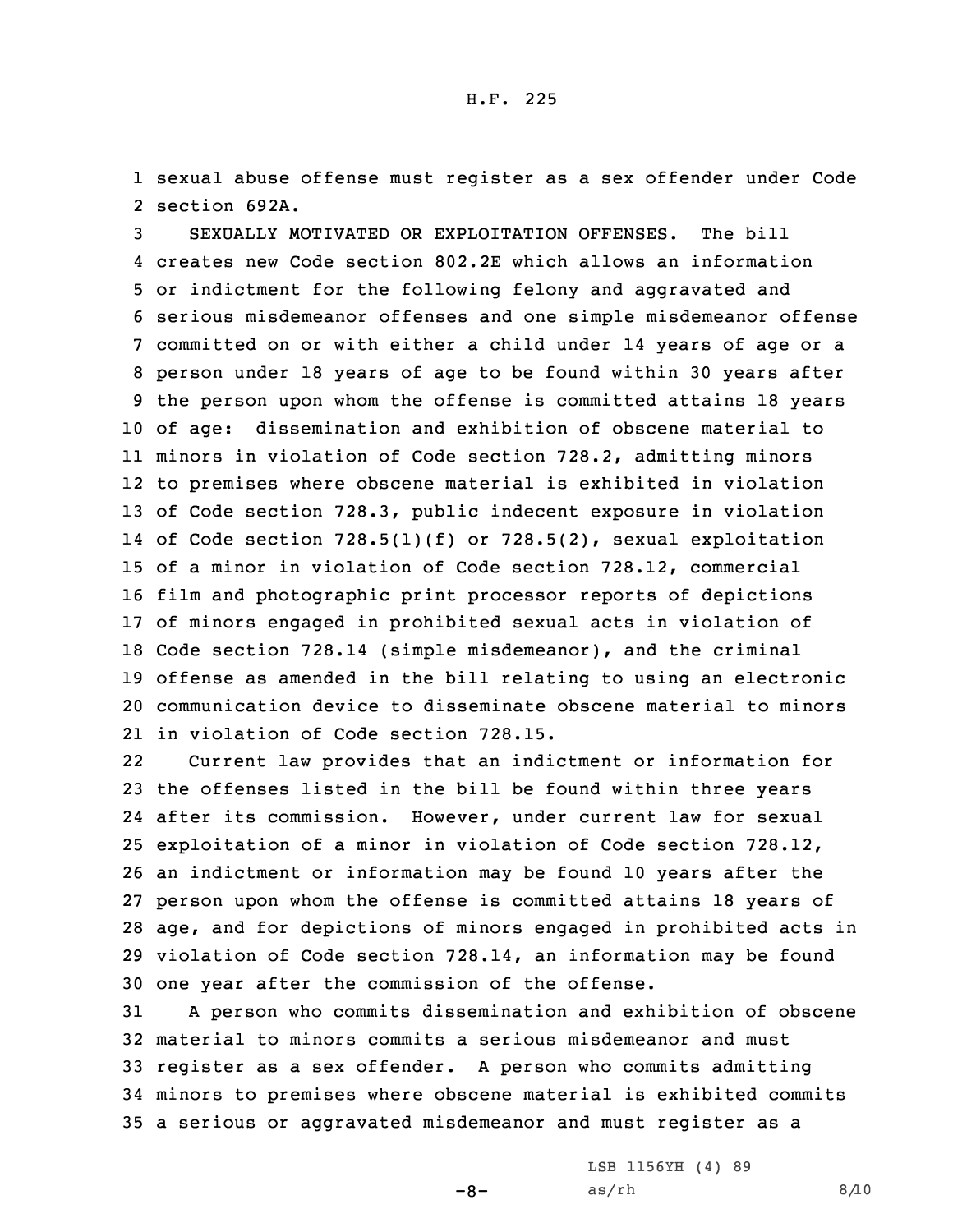sex offender. <sup>A</sup> person who commits public indecent exposure commits <sup>a</sup> serious or aggravated misdemeanor. <sup>A</sup> person who commits sexual exploitation of <sup>a</sup> minor commits an aggravated misdemeanor or <sup>a</sup> class "C" or class "D" felony depending on the facts and circumstances of the case and must register as <sup>a</sup> sex offender. <sup>A</sup> person who commits <sup>a</sup> felonious sexual exploitation of <sup>a</sup> minor is also subject to <sup>a</sup> special sentence under Code section 903B.1 for the rest of the person's life or <sup>a</sup> special Code section 903B.2 for 10 years upon completion of the sentence for the underlying criminal offense. <sup>A</sup> person who commits commercial film and photographic print processor reports of depictions of minors engaged in prohibited sexual acts commits <sup>a</sup> simple misdemeanor. <sup>A</sup> person who commits the criminal offense now known under the bill as using an electronic communication device to disseminate obscene material to minors commits an aggravated misdemeanor or class "D" felony and must register as <sup>a</sup> sex offender.

 DNA PROFILE. The bill also provides that if the person against whom the information or indictment is sought is identified through the use of <sup>a</sup> DNA profile for an offense described in the bill, an information or indictment shall be found within 25 years after the victim attains 18 years of age, or within three years from the date the person is identified by the person's DNA profile, whichever is later.

 ELECTRONIC DISSEMINATION OF OBSCENE MATERIAL. The bill also amends Code section 728.15 by striking references to "telephone" and changing the name of the criminal offense from "telephone dissemination of obscene material to minors" to "use of an electronic communication device to disseminate obscene material to minors". The bill defines "electronic communication device" to mean <sup>a</sup> telephone or <sup>a</sup> mobile telephone or other electronic device used to move information from one place to another. The criminal penalty for <sup>a</sup> violation of Code section 728.15 remains an aggravated misdemeanor or class "D" felony depending on the facts and circumstances of the

LSB 1156YH (4) 89

 $-9-$